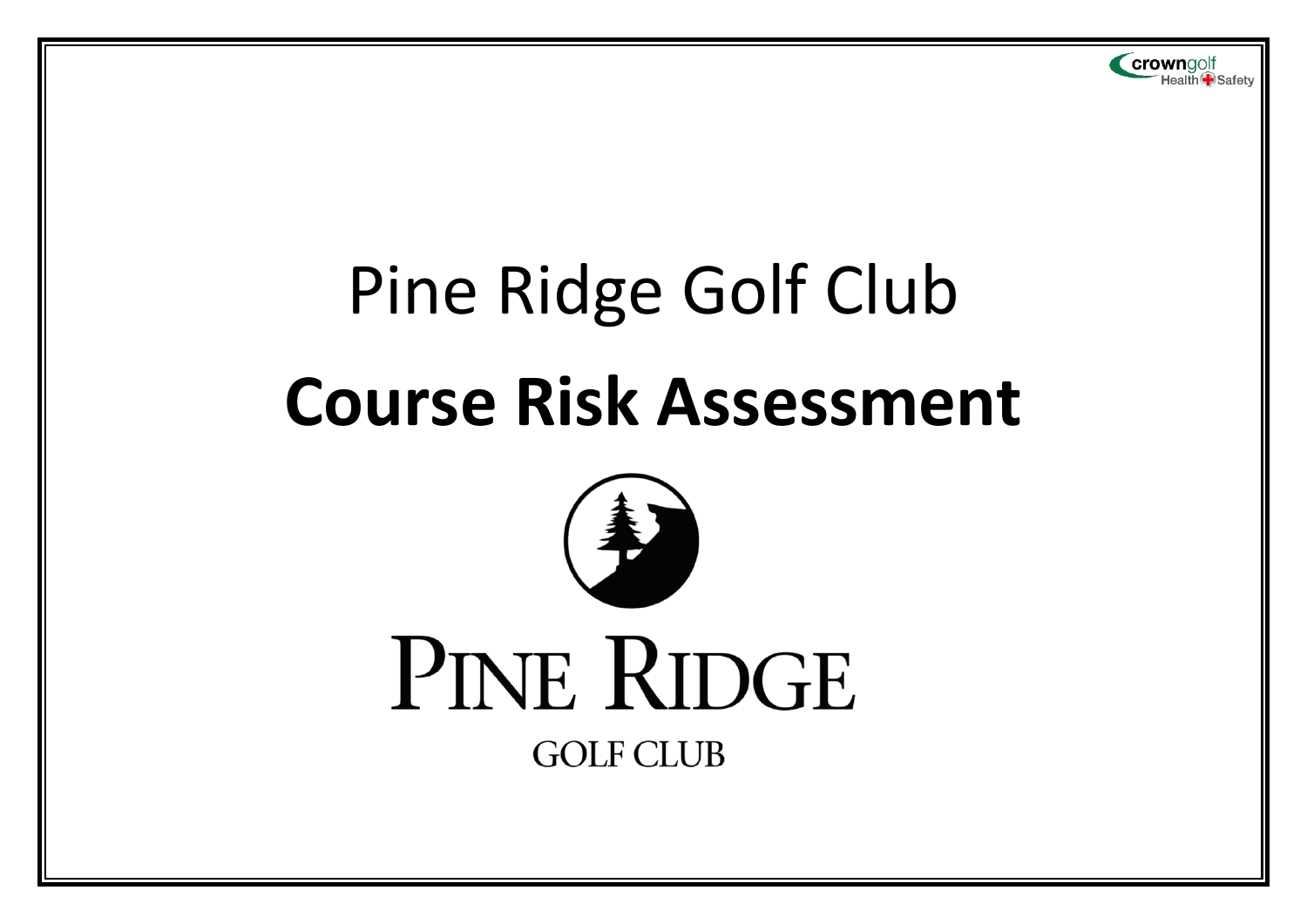| <b>General Overview of Course Risks</b> |                                                            |                                                            |                                                                                                                                                                                                                                                                                                                                                                                                                                                                                       |        |
|-----------------------------------------|------------------------------------------------------------|------------------------------------------------------------|---------------------------------------------------------------------------------------------------------------------------------------------------------------------------------------------------------------------------------------------------------------------------------------------------------------------------------------------------------------------------------------------------------------------------------------------------------------------------------------|--------|
| 1.                                      | <b>Typical hazards encountered</b><br>on a Golf Course.    | Golfers, Greens Staff and<br><b>Spectators</b>             | Strict adherence to the Rules and Etiquette of Golf, observe all signs and be aware of rules<br>concerning cessation of play in dangerous weather or conditions.                                                                                                                                                                                                                                                                                                                      | Low    |
| 2.                                      | <b>Teeing Off</b><br>Miss hit Tee shot to right<br>or left | Other Golfers on<br>adjacent greens,<br>fairways, or paths | Don't tee off until you are sure that the group in front are out of range. Don't tee off if any<br>of your playing partners are standing forward of you. Don't tee off if anyone is walking<br>toward the tee from any adjacent holes. Don't stand forward of a player teeing off.<br>Don't walk towards a tee when someone is preparing to drive<br>Pay attention when playing a shot and shout fore if ball drifts left or right and there is any<br>likelihood of hitting someone. | Medium |
| 3.                                      | <b>Rights of way</b>                                       | Members of public and dog<br>walkers on paths or fairways  | Pay attention when playing a shot and shout fore if ball drifts to left or right and there is<br>any likelihood of hitting someone.                                                                                                                                                                                                                                                                                                                                                   | Medium |
| 4.                                      | <b>Fairway to Green</b>                                    | Other Golfers                                              | Don't take a shot until you are sure that the group in front are out of range. Don't take a<br>shot if your playing partners are in front of you and in range. Stand in a safe position when a<br>playing partner is taking a shot<br>Please be mindful of irrigation/sprinkler heads both on the fairway, tee and greens as these<br>will be submerged up to 4 inches within the grass                                                                                               | Medium |
| 5.                                      | Miss hit approach shot to<br>green                         | Players on adjacent<br>holes                               | Be aware of players in this area and shout fore if hitting to left or right past green and there<br>is any likelihood of hitting someone.                                                                                                                                                                                                                                                                                                                                             | Medium |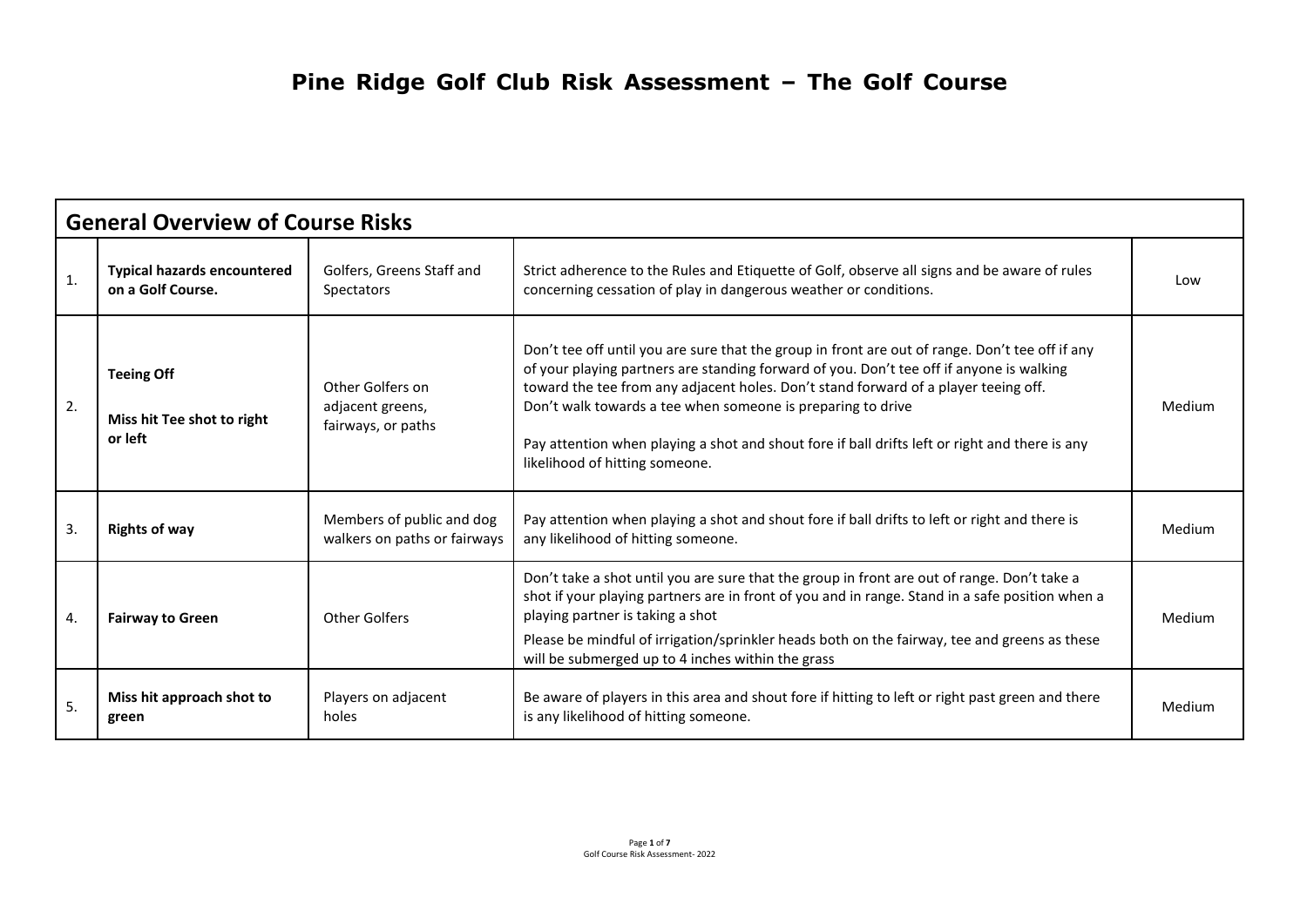| 6.  | Streams, Riverbeds,<br><b>Ponds Lakes</b>                                    | All Golfers                  | Be aware of the dangers of streams, riverbeds (wet or dry, muddy areas), lakes, ponds<br>including slipping down banks, deep water and slippery bridges. Don't step onto frozen<br>water. Use ball retrievers whenever possible. This applies to the 2 <sup>nd</sup> hole, lake and stream<br>on approach. | <b>Medium</b> |
|-----|------------------------------------------------------------------------------|------------------------------|------------------------------------------------------------------------------------------------------------------------------------------------------------------------------------------------------------------------------------------------------------------------------------------------------------|---------------|
| 7.  | <b>Hidden Greens</b>                                                         | Other Golfers, Greens Staff  | Don't play to Greens until you are sure that the group in front have left. Greens that may be<br>hidden from view for approach shot are holes, 13 <sup>th</sup> & 15 <sup>th</sup> .                                                                                                                       | Low           |
| 8.  | Trees and other fixed hazards                                                | Golfers and Playing partners | When playing near trees beware of balls ricocheting.                                                                                                                                                                                                                                                       | Low           |
| 9.  | Undulating ground, hollows,<br>hills. This includes all raised<br>teeing gro | All Golfers                  | Take care when walking over undulating ground especially when wet or icy. Appropriate to<br>holes: 1, 2, 3, 4, 10, 11, 12, 13, 15, 16 & 17.                                                                                                                                                                | Medium        |
| 10. | <b>Driving Buggies</b>                                                       | All Golfers                  | Take care on hills, hollows, and undulations. Take special care driving over bridges or near to<br>brooks and on inclines. Keep speed to minimum.                                                                                                                                                          | <b>Medium</b> |
| 11. | Sleepers on tees                                                             | All golfers/ staff members   | Sleepers are well maintained, cleaned of moss (as to remove the slip factor) and are a light<br>unvarnished colour to be easily recognisable from the maintained turf on the tees. This<br>sleeper rule applies to all tees apart from 9 <sup>th</sup> , 14 <sup>th</sup> , 17 <sup>th</sup> .             | Medium        |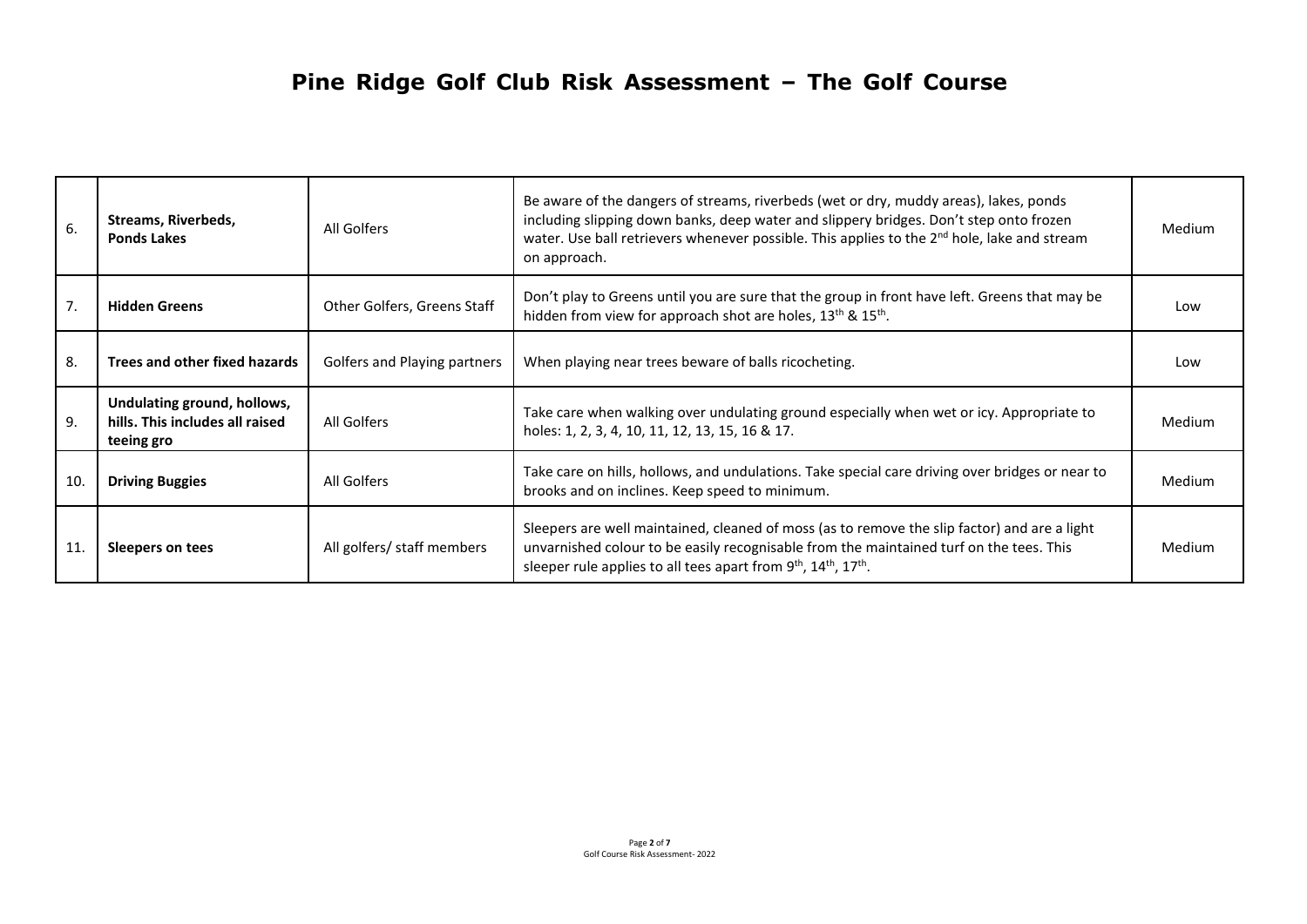| <b>Specific Risks Hole by Hole</b>                                                                                                                   |                         |                                                                                                                                                                                                                                                                      |             |  |
|------------------------------------------------------------------------------------------------------------------------------------------------------|-------------------------|----------------------------------------------------------------------------------------------------------------------------------------------------------------------------------------------------------------------------------------------------------------------|-------------|--|
| Hole #                                                                                                                                               | Who it may harm         | What is in place to reduce the risk                                                                                                                                                                                                                                  | Risk level. |  |
| Hole 1<br>Driving Range errant shots                                                                                                                 | Golfers                 | All guest are reminded by driving range reception and signage along the range to shout FORE<br>if they hit one anywhere near the first hole. The driving range is to the left of the $1st$ hole.                                                                     | Medium      |  |
| Hole 2<br>Pond, stream and bridge.                                                                                                                   | Golfers                 | Pond; signage is up to make golfers aware of the pond and the hazard, life ring and red stakes<br>are also in place.<br>Bridge; sides of the bridge are well maintained and there is gravel and stones on the bridge to<br>provide extra traction during wet months. | Medium      |  |
| Hole 3<br>Buggy Track; the buggy<br>path and walkway to the<br>4 <sup>th</sup> tee from the 3 <sup>rd</sup> green<br>have a lot of exposed<br>roots. | Golfers                 | Continued maintenance on buggy paths, mainly during winter months.                                                                                                                                                                                                   | Low         |  |
| Hole 4<br>Reservoir                                                                                                                                  | Golfers, Walkers, Staff | All fenced off, buoys in place. Ladders are present as well as signs explaining the dangers.                                                                                                                                                                         | Low         |  |
| Hole 5<br>Drop at the back of the<br>tee.                                                                                                            | Golfers                 | Tee placement is always at the front of the tee.<br>Sleepers in place that are well maintained and offer visual contrast to make golfers aware of<br>the danger.                                                                                                     | Low         |  |
| Hole 6<br>GUR by tee, very wet area<br>by tee that is a slip factor.<br>(winter and wet months<br>only)                                              | Golfers                 | Staked and roped off making golfers avoid the area.                                                                                                                                                                                                                  | Low         |  |
| The hole is a middle<br>ground for danger to the<br>$7th$ tee, $8th$ green and $9th$<br>tee.                                                         | Golfers                 | Outlined in the general overview of golf course risks, follow course etiquette and shout FORE<br>if ball is heading towards another hole, regardless if they can see other golfers or not.                                                                           | Medium      |  |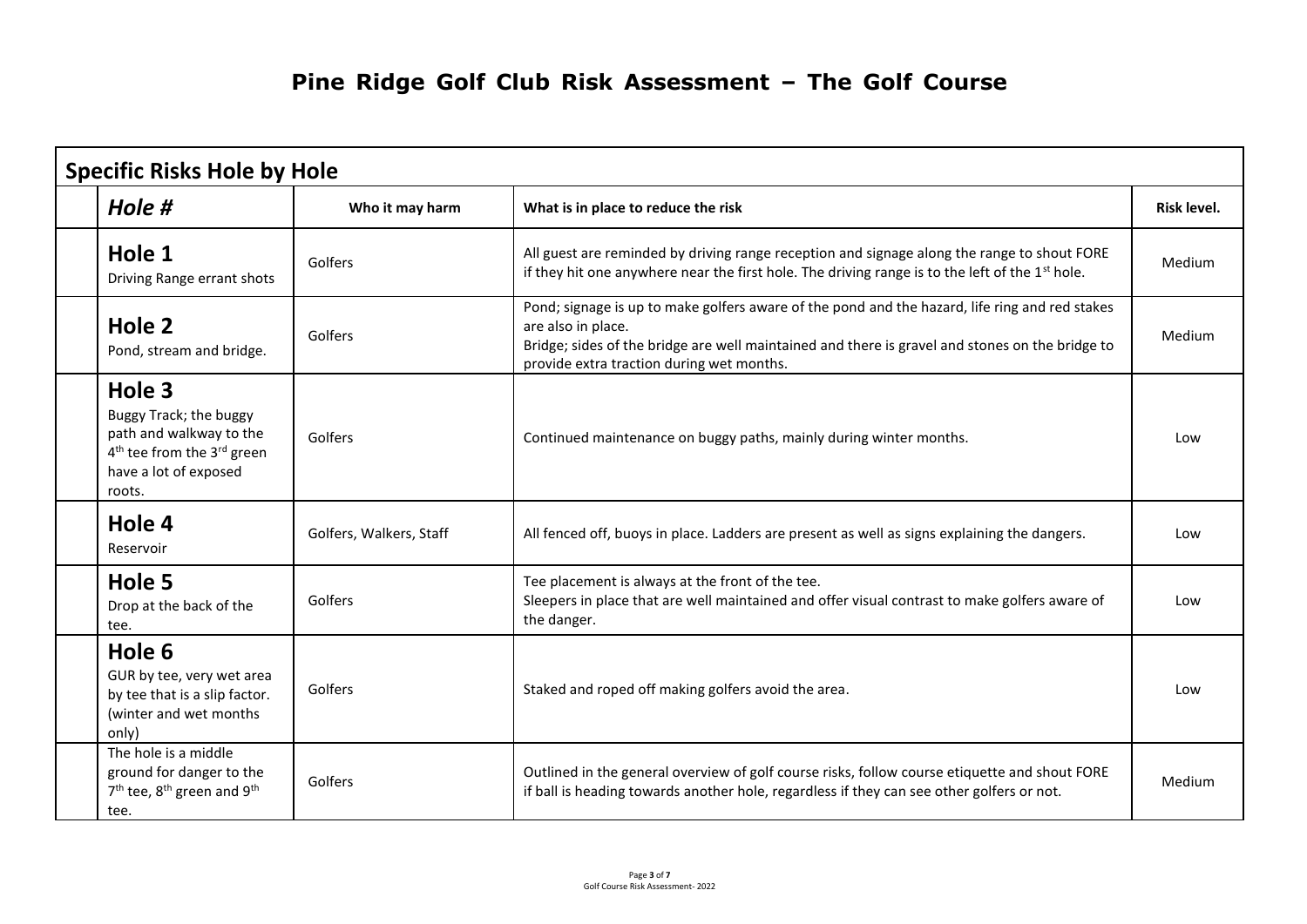| Hole 7                                                         | N/A              | N/A                                                                                                                                                                      | N/A        |
|----------------------------------------------------------------|------------------|--------------------------------------------------------------------------------------------------------------------------------------------------------------------------|------------|
| Hole 8                                                         | N/A              | N/A                                                                                                                                                                      | N/A        |
| Hole 9<br>Drop off the back of the<br>tee                      | Golfers          | Tees are always placed at the front of the tee ground to eliminate golfers going to the back of<br>the tee ground.                                                       | Low        |
| Hole 10<br>Drop off the back of the<br>tee.                    | Golfers          | Tees are always placed at the front of the tee ground to eliminate golfers going to the back of<br>the tee ground.                                                       | Low        |
| In between 10 <sup>th</sup> green<br>and 11 <sup>th</sup> tee. | Golfers, Walkers | Frimley Fuel Allotments own the land; however, we assist in maintaining the stream to reduce<br>the risk of flooding in the winter.                                      | Low        |
| Hole 11<br>Steps up to the tee.                                | Golfers          | Sleepers are well maintained as well as gravel in between to minimise the slip factor                                                                                    | Low        |
| Hole 12<br>Uneven buggy path and<br>steep slope.               | Golfers          | Winter project to even the path and add gravel to decrease the chance of slipping.                                                                                       | Low/Medium |
| Multi-level tee ground.                                        | Golfers          | Rough in between teeing ground to enhance the visual difference of the slope & a pathway<br>that runs from the top tier to the bottom which golfers should be following. | Low        |
| Hole 13<br>Large, steep slope leading<br>up to the green.      | Golfers, Staff   | Buggy path on the right-hand side of the hole is gravelled to allow extra grip to buggies and<br>trolleys during the wet months.                                         | Low        |
| Hole 14<br>Steps to the green.                                 | Golfers, Staff   | All GUR currently, winter job to replace the steps leading up to the tee ground.                                                                                         | Low        |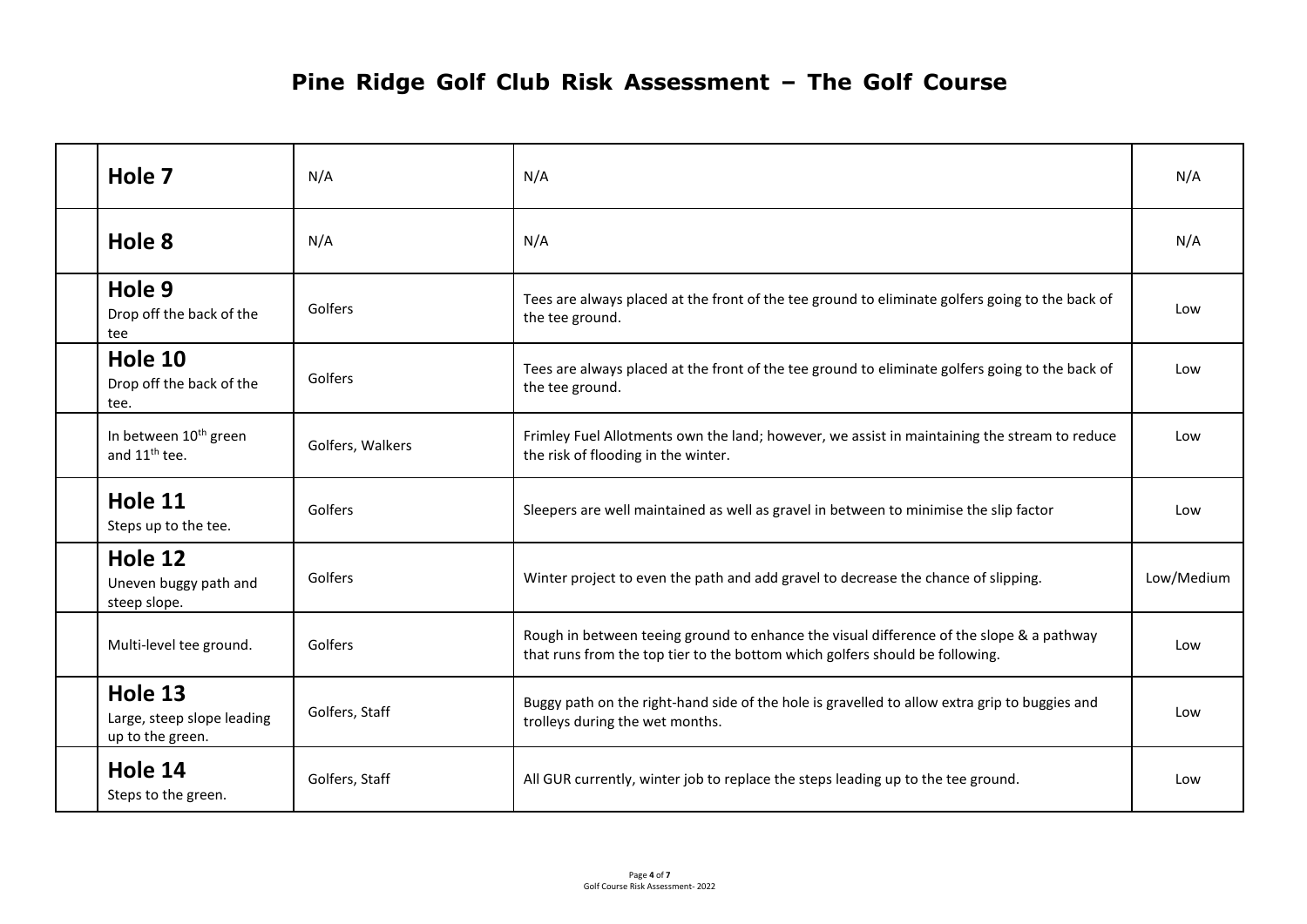## **Pine Ridge Golf Club Risk Assessment – The Golf Course**

| Drop off the back of the<br>tee ground.                 | Golfers, Staff                           | Tee block are placed at the front of the tee to stop people going to the back of the tee<br>ground.                     | Low    |
|---------------------------------------------------------|------------------------------------------|-------------------------------------------------------------------------------------------------------------------------|--------|
| Hole 15<br>Drop off to the left of the<br>tee block.    | Golfers, Staff                           | Golfers to remain to the right side of the tee (14 <sup>th</sup> Green side)                                            | Medium |
| Blind tee shot.                                         | Golfers, Staff                           | Bell at the bottom of the slope to make golfers aware that it's safe to tee off.                                        | Low    |
| Hole 16<br>Cross over.                                  | Golfers, General Public,<br><b>Staff</b> | Green keeping team to keep an eye on hazards, public walking through the public footpath<br>and dog running around.     | Low    |
| Hole 17<br>Buggy paths.                                 | Golfers, Staff                           | The gradient of the path is more severe than other paths buggies or green keeping machinery<br>should be driven slowly. | Low    |
| Hole 18<br>Approach into the 18 <sup>th</sup><br>green. | Clubhouse Members                        | Pin is on the front of green for the majority of the time.                                                              | Low    |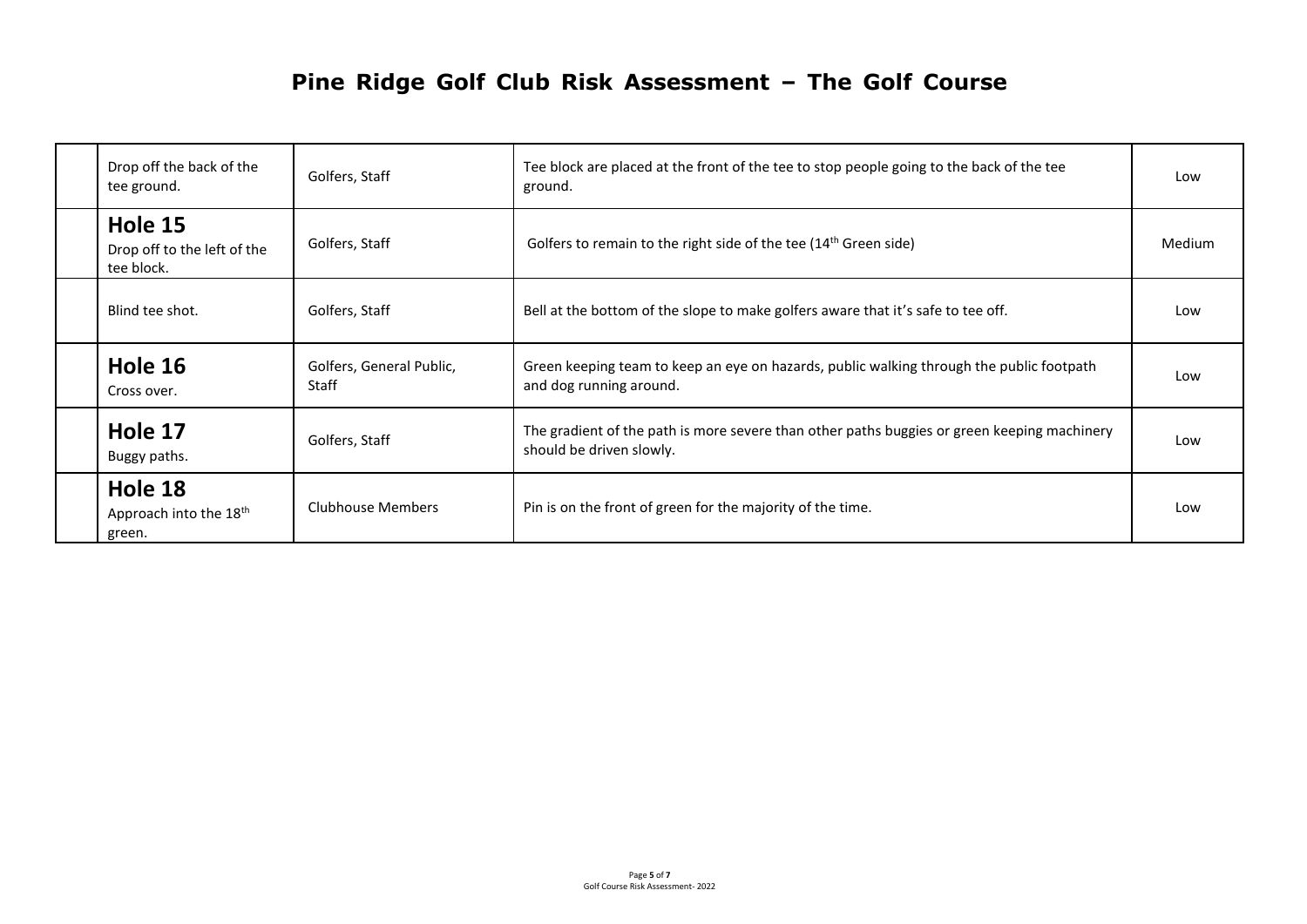## **Pine Ridge Golf Club Risk Assessment – The Golf Course**

Pine Ridge Golf Club Risk Assessment - The Golf Course



Review If necessary due to course changes or incidents.